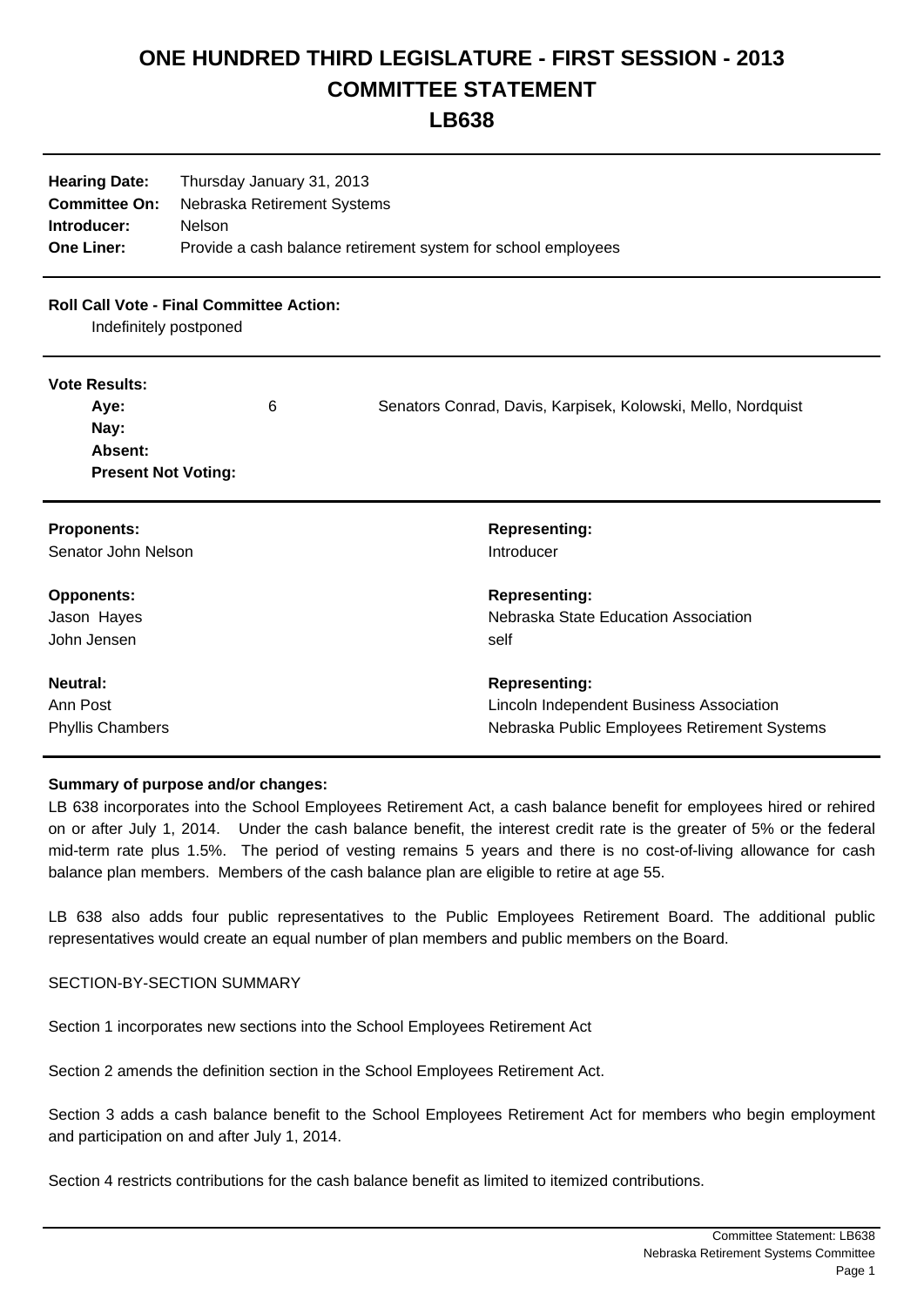Section 5 enumerates sections that apply to the school retirement allowance which applies only to defined benefit plan members.

Section 6 mandates participation in cash balance benefit for employees who begin employment or are rehired on or after July 1, 2014.

Section 7 requires a school plan retiree who is subsequently employed by the Department of Education on or after July 1, 2014, to become a member of the State Employees Cash Balance plan rather than allowing the employee to return to the school plan.

Section 8 amends the section to provide that prior to July 1, 2014 the board may reinstate membership in the school defined benefit plan after membership ceases.

Section 9 requires a new member cash balance account to be established for a beneficiary retired under the school defined benefit plan who returns to work as a school employee.

Section 10 indicates that new Sections 10 to 29 of the Act apply to the cash balance benefit.

Section 11 establishes an unspecified member contribution rate with a 101% employer match.

Section 12 requires the Public Employees Retirement Board to provide benefit liability information to the Nebraska Investment Council and to verify investments; specifies that the assets are for the exclusive use of providing benefits to members and members' beneficiaries

Section 13 authorizes Public Employees Retirement Board to adopt rules and regulations regarding direct rollovers.

Section 14 requires the retirement system to accept cash rollover contributions from members pursuant to sections 21 and 24 of this Act.

Section 15 authorizes trustee-to-trustee transfers from eligible tax plans.

Section 16 provides that school employees in the cash benefit plan are eligible to retire at age 55 or as the result of disability at any age.

Section 17 states the retirement value for a school employee who retires under the cash balance plan is the value of the members cash balance account.

Section 18 determines how future service retirement benefits are computed and when they are payable based on the annuity selected. The Public Employee Retirement Board is designated with the responsibility to provide information on tax consequences of selecting various retirement options; describes deferment of benefits. The Board shall perform annual actuarial analysis using described actuarial methods; if the actuarial contribution rate exceeds the rate of all contributions, a supplemental payment is required sufficient to pay the actuarial contribution rate.

Section 19 describes payment of benefits to employees upon termination of employment and describes how benefits are computed; benefits may be deferred no later than age 70 ½ years of age; vesting occurs in 5 years.

Section 20 provides that members who terminate prior to vesting forfeit the balance of the member's employer cash balance account. Forfeitures are credited to the School Retirement Fund and shall not be used to increase the benefits of any member; benefit payment is suspended pending final outcome of grievance or appeal.

Section 21 provides that employees who have had a five-year break in service are considered new employees for purposes of the School Employees Act and do not receive credit for prior service; members who cease employment